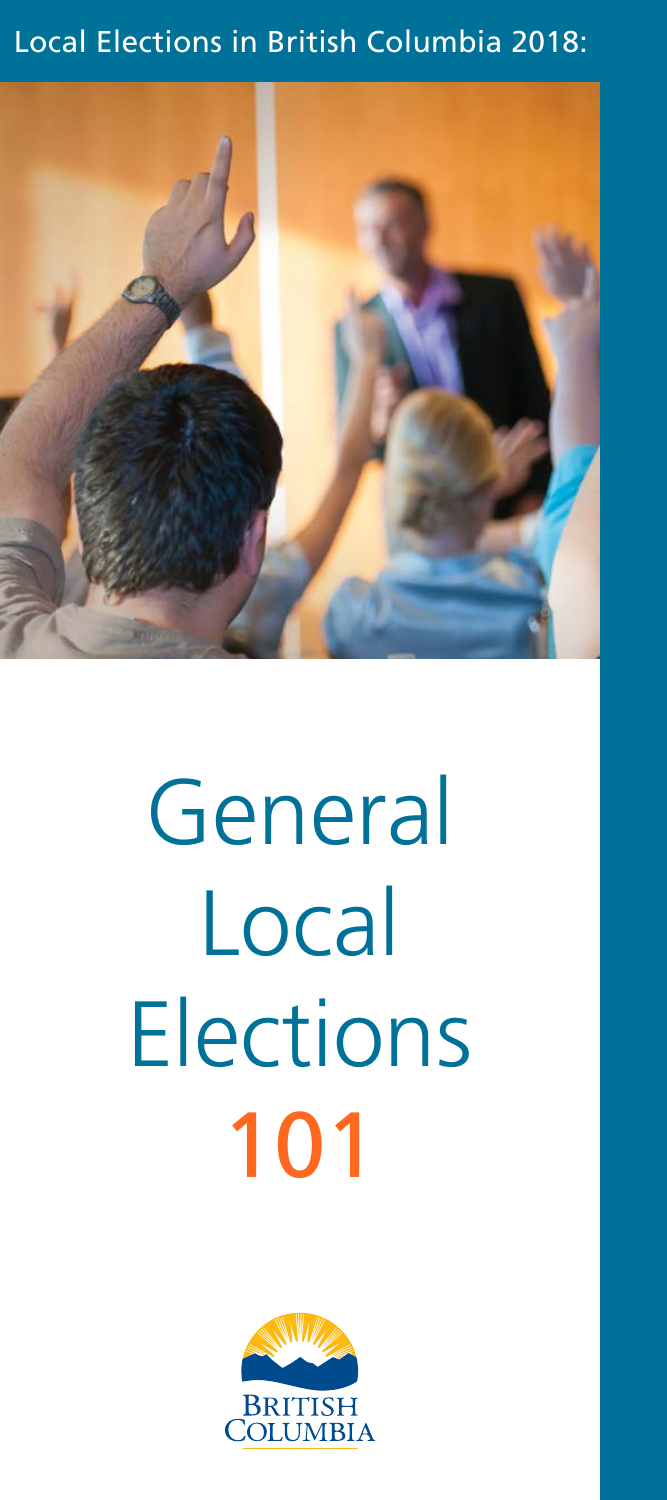

This brochure answers a few of the basic questions about local government elections in British Columbia. Local government is government at the community level – government that affects British Columbians, every day.

Locally elected officials are charged with making decisions that affect the daily lives of citizens, families, the business community and others. Municipal councils, regional district boards, boards of education, the Islands Trust local trust committees, local community commissions, specified parks boards and other local bodies influence jobs, foster healthy, safe and sustainable communities for British Columbians and shape the long-term vision for their communities as a whole.

# **GENERAL LOCAL ELECTIONS**

## **What are general local elections?**

Through general local elections, residents and non-resident property electors determine the individuals who collectively will make decisions and govern on their behalf following general voting day. Electors do this by voting – casting their ballots in favour of a candidate(s).

## **What jurisdictions hold general local elections?**

General local elections are held for: municipalities; regional districts; boards of education; specified parks boards; local community commissions; and, Islands Trust trust areas.

#### **How often are general local elections held?**

General local elections for: mayors; councilors; electoral area directors; school trustees; specified parks board commissioners; local

General local elections will be held on **Saturday, October 20, 2018.**

community commissioners; and, Islands Trust local trustees are held every **four years on the third Saturday of October.**

# **How many people run for elected office in general local elections?**

Approximately 3,300 candidates run for 1,650 positions in over 250 jurisdictions across British Columbia. Because British Columbia is made up of small and large communities, the scale of individual general local elections varies. Some communities may only have a handful of candidates running for office and one or two voting places, while others may have many candidates running for office and multiple voting places.

# **What should the public expect from people who run for elected office?**

People who are able to lead with *integrity*, *accountability*, and *respect* and in *collaboration* with other locally

elected officials and local government staff are essential to the effectiveness and success of a local government.

Refer to the **Foundational Principles of Responsible Conduct** brochure for information about responsible conduct and expectations for B.C.'s locally elected officials. The brochure is available online at: www.gov.bc.ca/localgovelected-officials-conduct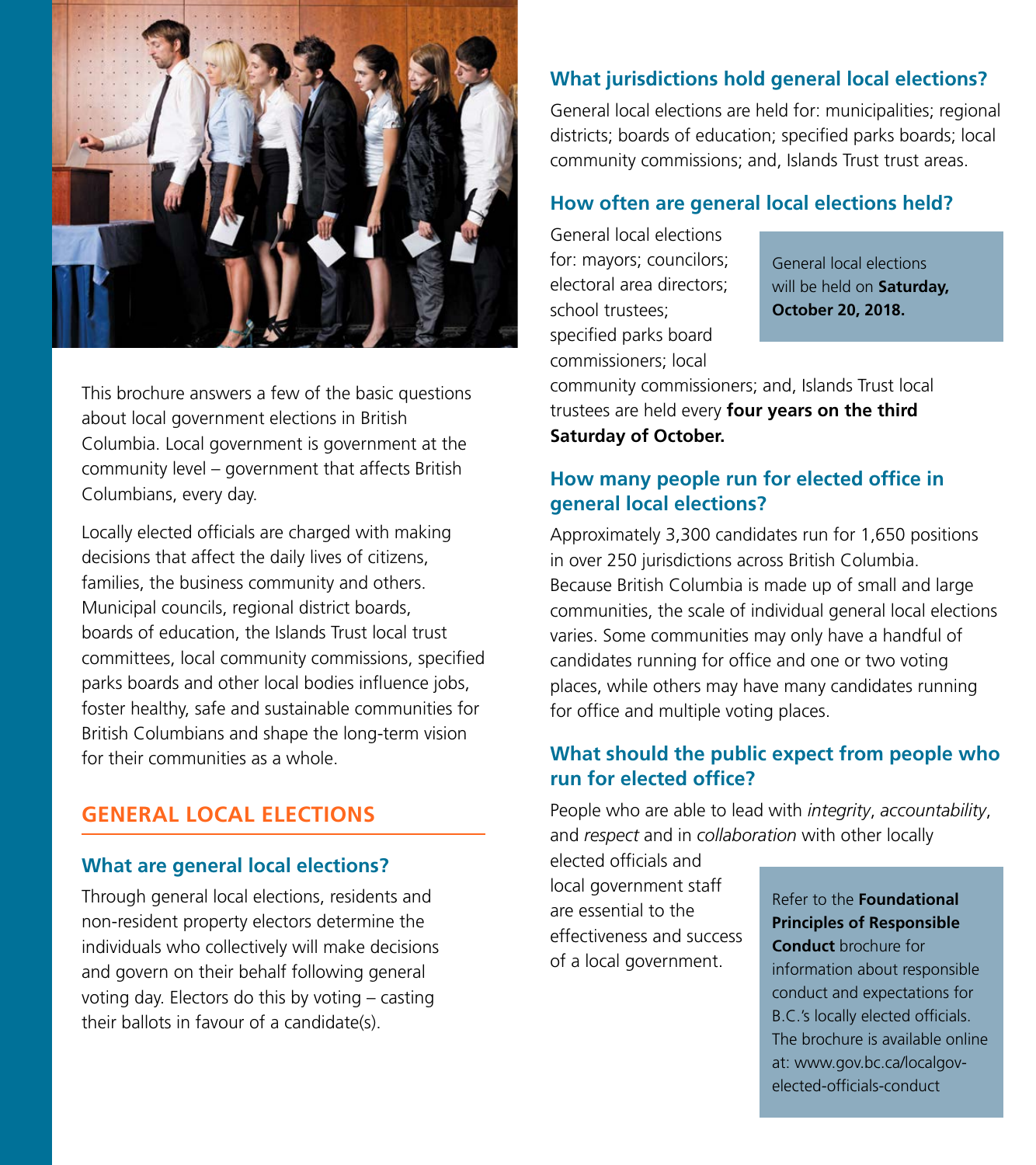# **How are general local elections administered?**

General local elections are a shared responsibility between local governments (municipalities and regional districts) and Elections BC. Each local government is responsible for running its own general local election.

Local governments appoint local Chief Election Officers to The local Chief *Election* Officer's role is different from the B.C. Chief *Electoral*  Officer's role. The B.C. Chief Electoral Officer is an independent officer of the Legislature who administers campaign financing and election advertising in general local elections and ensures compliance with the *Local Elections Campaign Financing Act*. Local Chief Election Officers are appointed by local governments to administer local elections.

run the elections process. The local Chief Election Officer may be a senior local government employee, such as a corporate officer, or a private contractor hired to conduct the election on the local government's behalf.

Local Chief Election Officers are responsible for overseeing all local elections administration activities, including: receiving nomination documents; declaring candidates; administering voting opportunities; counting ballots; and, declaring election results. Local Chief Election Officers also work with Elections BC to monitor compliance



with election advertising regulations, and may assist Elections BC to address incidents of election advertising non-compliance.

Elections BC is the non-partisan and independent Office of the Legislature responsible for the administration of the provincial electoral process in B.C. and the campaign financing and third party advertising rules for local elections and non-election assent voting events under the *Local Elections Campaign Financing Act*.

# **What legislation governs general local elections?**

General local elections must be run in accordance with the *Local Government Act*, the *Local Elections Campaign Financing Act*, the *Vancouver Charter*, the *Community Charter*, the *School Act*, and the local government's election bylaw, as applicable.

The elections legislation contains provisions that must be consistently applied to all general local elections; however, the legislation is also flexible enough that local governments are able to make choices about how to conduct some aspects of elections in a way that suits local circumstances – such as determining the number of advance voting opportunities to be held or drawing lots to break a tied election.

The election bylaw enables a local government to make decisions about election administration, including whether: voting machines will be used; mail ballot voting will be allowed; additional advance voting opportunities will be offered; voter registration will be conducted both on voting day and in advance or on voting day only; and, nomination deposits will be required.

## **Who are the key participants in general local elections?**

Electors, candidates, financial agents, official agents, scrutineers, volunteers, elector organizations and third party sponsors are the key participants in general local elections.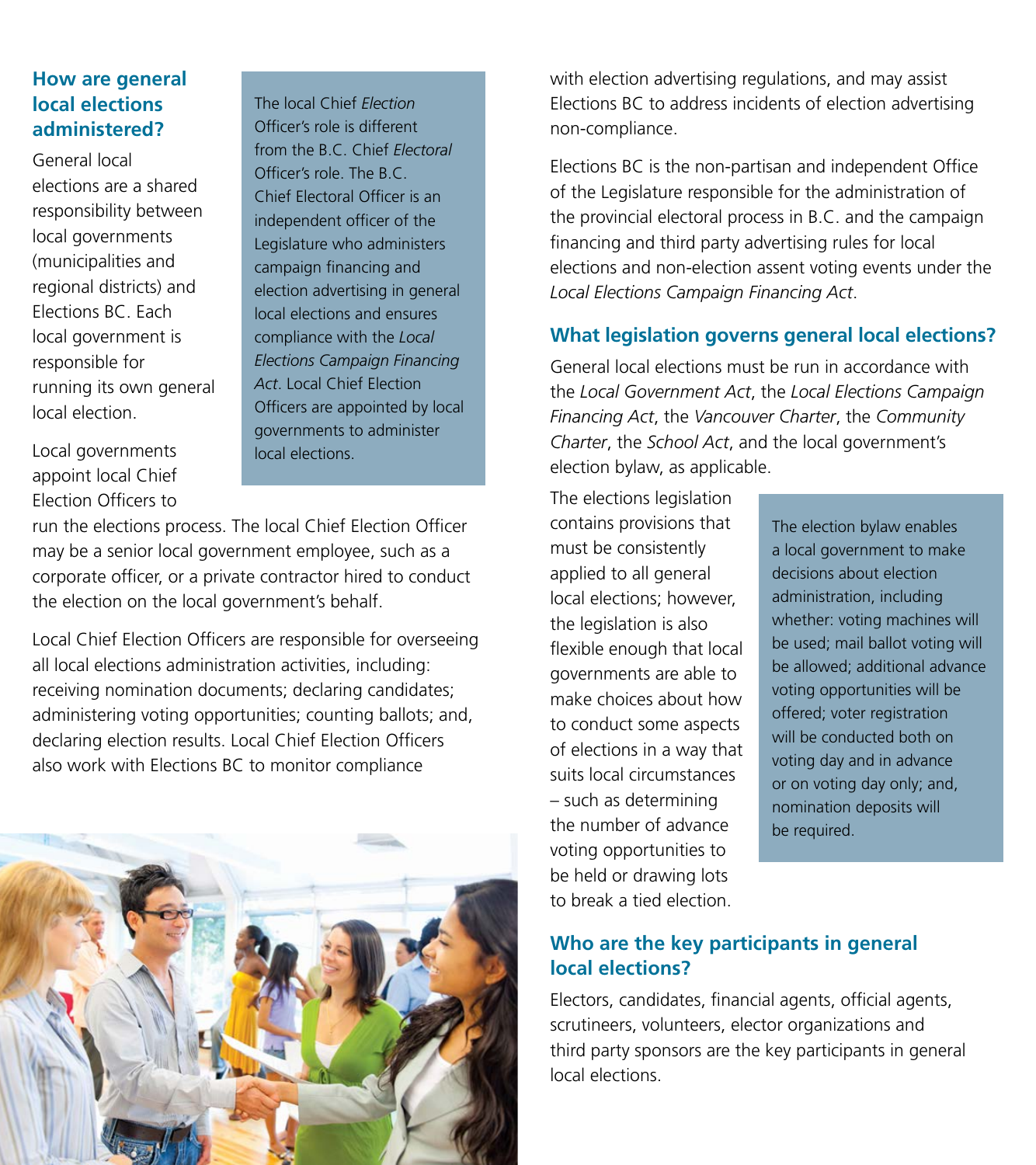

#### *Electors*

An elector is an individual who is a resident elector (e.g. lives in the municipality or regional district electoral area) or a non-resident property elector (registered owner of property in a municipality or regional district electoral area) and who is qualified to vote in municipal, regional district, school district, Islands Trust, community commission and specified parks board elections.

#### *Candidates*

A candidate is an individual seeking election as a mayor, councillor, electoral area director, school trustee, specified parks board commissioner, local community commissioner or Islands Trust local trustee, within a municipality, regional district electoral area, school district, specified parks board jurisdiction, local community commission area or trust area. A candidate must be nominated by eligible electors and declared a candidate by the local Chief Election Officer.

#### *Financial Agents*

A financial agent is a representative that candidates and elector organizations are legally required to have during an election campaign. A candidate is their own financial agent unless they appoint another individual to the position. The financial agent is responsible for administering campaign finances in compliance with the *Local Elections Campaign Financing Act*.

## *Official Agents*

Candidates may appoint an official agent to represent them during the election process. The official agent can act as the campaign manager or spokesperson or be the point of contact for the people helping on the candidate's election campaign. Candidates must appoint their official agent in writing and deliver the appointment (including the name and address of the person) to the local Chief Election Officer as soon as practicable after the appointment has been made.

#### *Scrutineers*

Candidates may appoint scrutineers to observe voting procedures and the ballot-counting process. Candidates may appoint one scrutineer for each ballot box used at a voting place during general local elections – the local government may allow a candidate to have more than one scrutineer at each voting place. Candidates must appoint their scrutineers in writing and deliver the appointment (including the name and address of the person) to the local Chief Election Officer as soon as practicable after the appointment has been made.

#### *Volunteers*

Candidates may retain volunteers to take on election campaign-related activities (such as preparing and distributing flyers, calling eligible voters and/or handling logistics). A volunteer who works on a candidate's campaign must not receive any payment or remuneration for their services.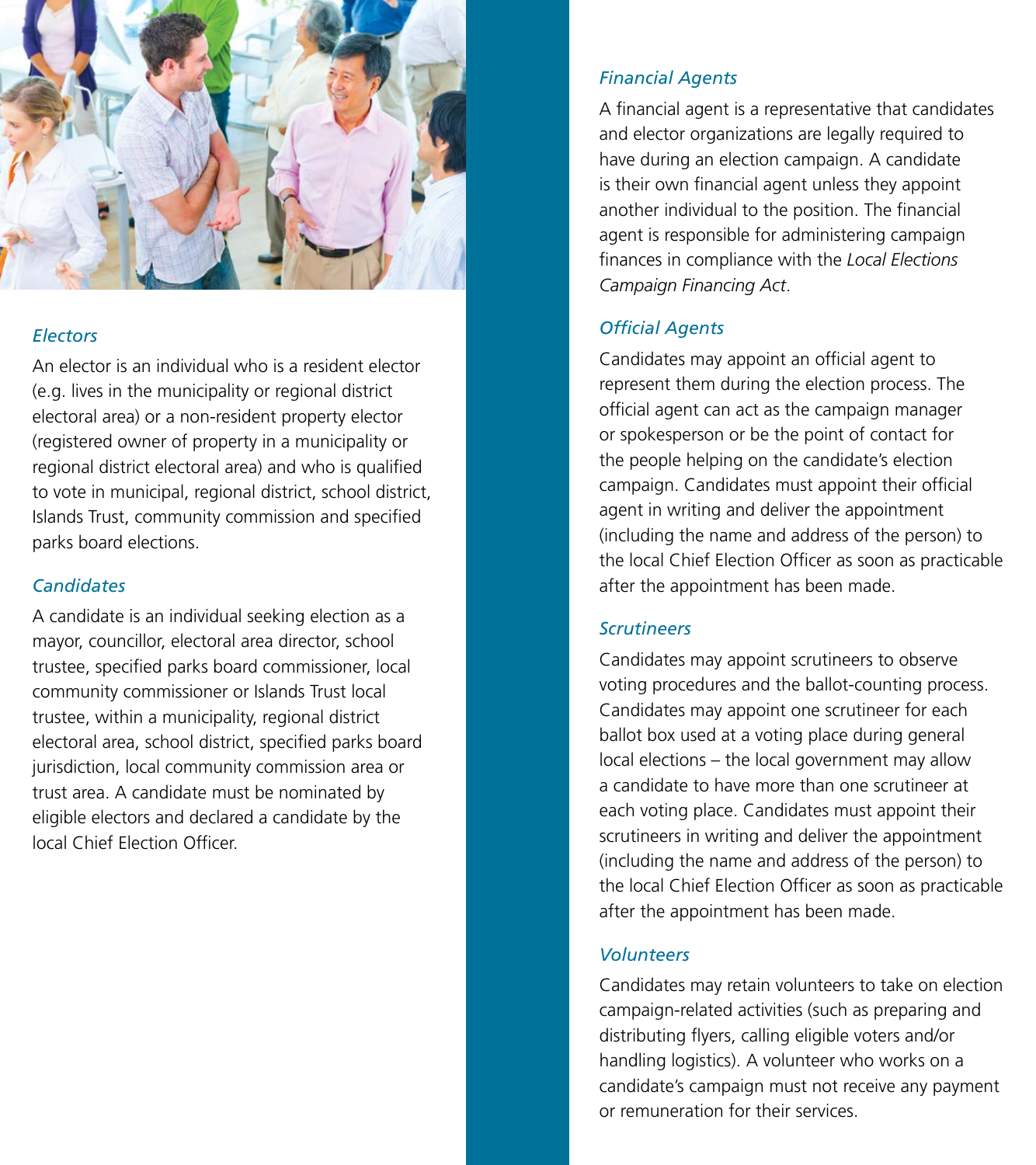

## *Elector Organizations*

An elector organization is an organization that endorses or intends to endorse a candidate(s) in local elections and that files endorsement documents with the local Chief Election Officer. An elector organization may endorse candidates on the ballot by allowing its name, abbreviation or acronym to appear on the ballot beside the candidate's name and/or promote the candidate's election platform or the organization's viewpoints during its election campaign.

## *Third Party Sponsors*

Third party sponsors are individuals or organizations that sponsor election advertising independently from candidates and elector organizations during the campaign period. Third party advertising includes advertising for or

against a candidate or elector organization and advertising on an issue with which a candidate or elector organization is associated. **Third party sponsors must register with Elections BC**.

Refer to Elections BC's *Guide for Local Elections Third Party Sponsors in B.C.* for detailed information regarding third party sponsors, available online at: www.elections.bc.ca/lecf

# **What are some of the key dates in general local elections?**

# **2018 GENERAL LOCAL ELECTIONS KEY DATES**

| <b>ACTION OR DEADLINE</b>                                                                          | <b>DATE</b>        |
|----------------------------------------------------------------------------------------------------|--------------------|
| <b>Start of Election Period</b>                                                                    | January 1, 2018    |
| Start of Nomination Period                                                                         | September 4, 2018  |
| <b>End of Nomination Period</b>                                                                    | September 14, 2018 |
| <b>Declaration of Candidates</b>                                                                   | September 14, 2018 |
| Candidate Nomination<br>Withdrawal Deadline                                                        | September 21, 2018 |
| End of Election Period<br>(12:00 Midnight)                                                         | September 21, 2018 |
| Start of Campaign Period<br>(12:01 a.m.)                                                           | September 22, 2018 |
| Required Advance Voting<br>Opportunity                                                             | October 10, 2018   |
| General Voting Day                                                                                 | October 20, 2018   |
| End of Campaign Period                                                                             | October 20, 2018   |
| Determination of Official<br><b>Election Results</b>                                               | October 22, 2018   |
| Start of Period to Make Oath<br>of Office                                                          | October 30, 2018   |
| End of Period to Make Oath<br>of Office (by Voting)                                                | December 8, 2018   |
| End of Period to Make Oath<br>of Office (by Acclamation)                                           | December 10, 2018  |
| End of Period to File Campaign<br>Financing Disclosure Statement<br>with Elections BC              | January 18, 2019   |
| Start of Period for Late Filing of<br>Campaign Financing Disclosure<br>Statement with Elections BC | January 21, 2019   |
| End of Period for Late Filing of<br>Campaign Financing Disclosure<br>Statement with Elections BC   | February 19, 2019  |